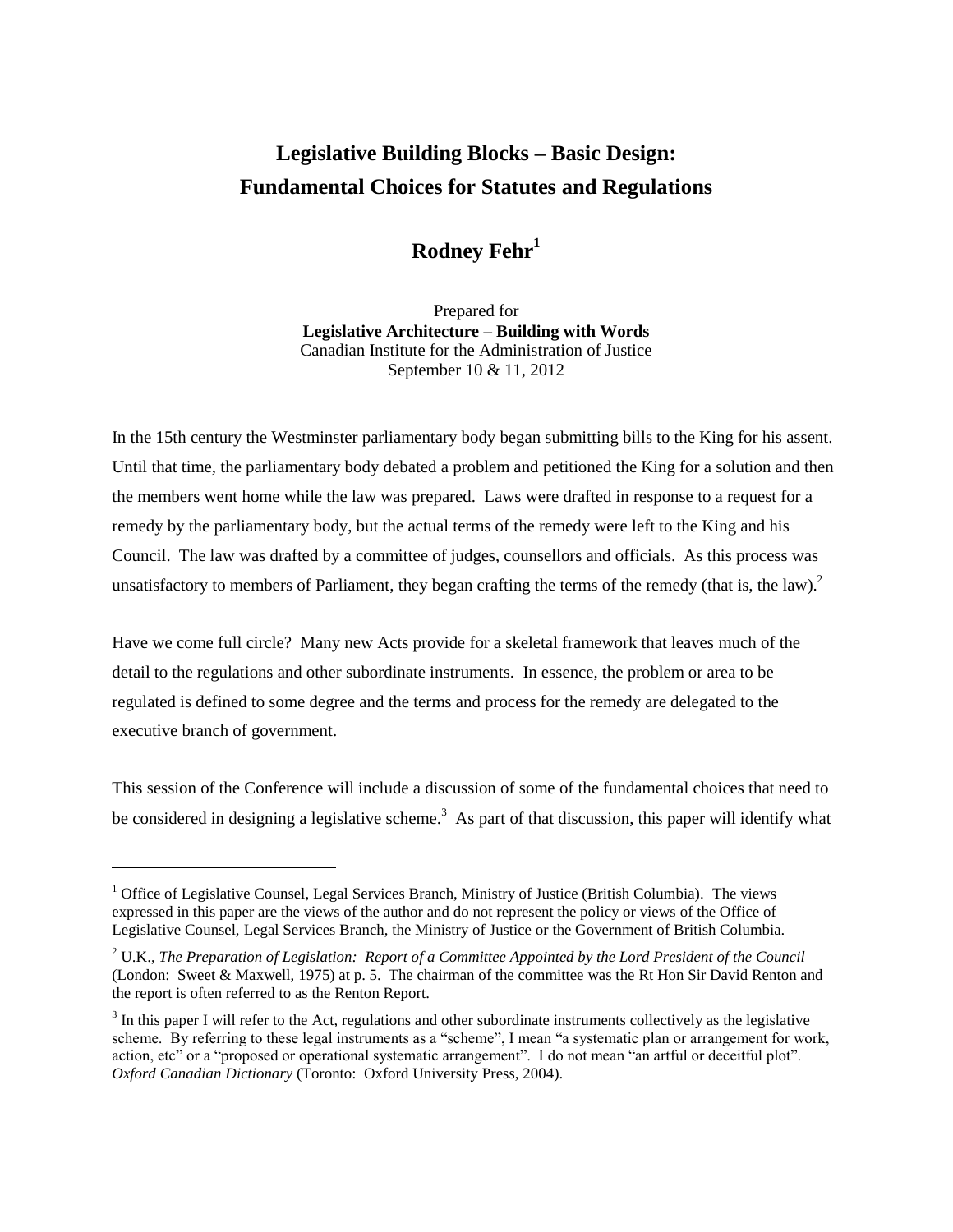should go in the statute and what should be left for the regulations.<sup>4</sup> This paper will also address who makes the decision, or who may provide guidance, as to whether a matter is addressed in the statute or in the regulations. Some factors that can influence that decision will be reviewed. Finally, some comments are provided in relation to determining the appropriate regulation-making authority.

This paper is a general overview of topics that may be covered in more detail during my presentation at the Conference. For convenience and simplicity the paper generally uses provincial terminology to refer to various offices and bodies, but the concepts are relevant in relation to federal and territorial offices and bodies.

#### **Instrument choice — who makes the choice?**

l

What should be provided for in the statute, and what should be in the regulations or other subordinate instruments?<sup>5</sup> Before opining on what should be provided for in the various instruments, we should step back and consider who is or should be deciding what should be provided for in the various instruments.

The Constitution of Canada does not expressly address this issue nor has it been found to imply any limits on instrument choice.<sup>6</sup> In practice, the federal Parliament and provincial Legislatures have an unlimited power to delegate when legislating within their jurisdiction. The Supreme Court of Canada has suggested that the power of delegation is limited, but there has been no example articulating the boundary of that limit. $^7$ 

<sup>4</sup> In this paper I am generally addressing regulations within the meaning of the *Regulations Act*, R.S.B.C 1996, c. 402, or similar legislation in other jurisdictions, and not regulations in the broader sense articulated in the *Interpretation Act*, R.S.B.C. 1996, c. 238, or similar legislation in other jurisdictions. Other instruments within the latter meaning will be addressed in other presentations during the Conference.

 $<sup>5</sup>$  In this paper I am dealing with choices about what should go in either the statute or the regulations. Matters that</sup> should not appear in either the statute or regulations are not considered here – e.g. repeating material covered in the *Interpretation Act*, provisions that have no legal effect (non-legal statements), repeating the common law and addressing administrative matters.

<sup>6</sup> P.W. Hogg, *Constitutional Law of Canada*, 5th ed. (loose-leaf) (Toronto: Carswell, 2007) at 14-1 to 14-8.1.

<sup>&</sup>lt;sup>7</sup> Ibid.; *Re Gray* (1918), 57 S.C.R. 150. As noted by P. Hogg, at 14-6, the power to levy taxes may be the one legislative power for which there may be constitutional constraints on the federal Parliament and provincial Legislature's ability to delegate.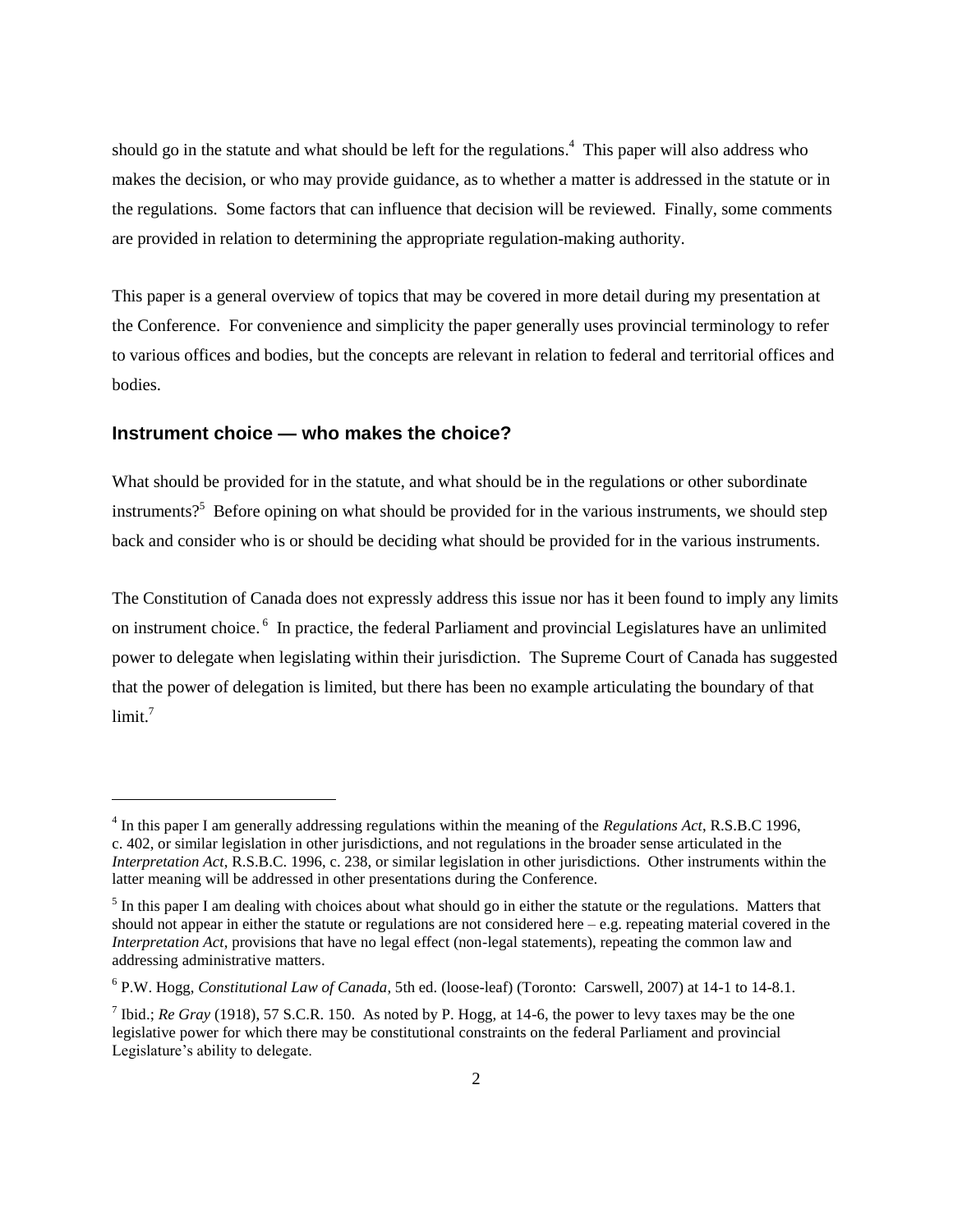The legislative body may provide guidance or provide direction as to what should be provided for in various instruments. In British Columbia, the Legislature has not provided express guidance or direction in statute nor has the Legislative Assembly addressed this issue in its Standing Orders. For government bills, Cabinet may provide guidance or set policy as to what should go in the statute or the regulations. As well, Cabinet committees responsible for reviewing draft legislation may provide guidance informally as they review and vet the drafts.<sup>8</sup> An example of express guidance is provided in the Federal *Cabinet Directive on Law-making*:

Matters of fundamental importance should be dealt with in the bill so that parliamentarians have a chance to consider and debate them. The bill should establish a framework that limits the scope of regulation-making powers to matters that are best left to subordinate law-making delegates and processes.<sup>9</sup>

A unique example of guidance comes from New Zealand. *Guidelines on Process and Content of Legislation* have been prepared by a Legislation Advisory Committee and approved by the New Zealand Cabinet.<sup>10</sup> This document appears to be an excellent resource if you are looking for further information on this topic.

Absent guidance from Cabinet, the Attorney General as chief legal advisor to the government may establish policy or provide guidelines as to what should go in the statute or the regulations. These policies or guidelines may be established by the Chief Legislative Counsel or the Office of Legislative Counsel and may form part of an office manual. As an example of this type of guideline, although not a formal office manual, see *A Guide to Legislation and Legislative Process in British Columbia.*<sup>11</sup>

l

 $8$  I have not generally reviewed the 14 jurisdictions in Canada in relation to guidance provided by the legislative body or the Cabinet.

<sup>9</sup> Canada, Cabinet Directive on Law-making in the *Guide to Making Federal Acts and Regulations* (Ottawa: Government of Canada, 2001) at 9. Available at [http://www.pco](http://www.pco-bcp.gc.ca/index.asp?lang=eng&page=information&sub=publications&doc=legislation/table-eng.htm)[bcp.gc.ca/index.asp?lang=eng&page=information&sub=publications&doc=legislation/table-eng.htm.](http://www.pco-bcp.gc.ca/index.asp?lang=eng&page=information&sub=publications&doc=legislation/table-eng.htm)

<sup>10</sup> New Zealand, Legislation Advisory Committee*, Guidelines on Process and Content of Legislation*, 2001 ed. & amendments (Wellington: Ministry of Justice) (the "*New Zealand Guidelines*"). Available at [http://www2.justice.govt.nz/lac/.](http://www2.justice.govt.nz/lac/) In particular, see chapter 10, Delegated Legislation.

<sup>11</sup> British Columbia, Office of Legislative Counsel (Ministry of Attorney General), *A Guide to Legislation and Legislative Process in British Columbia*, 2006 (the "*BC Guide*"). Available at http://www.crownpub.bc.ca/Product/Details/7665005851 S and [http://www.llbc.leg.bc.ca/public/pubdocs/bcdocs/408512/index.htm.](http://www.llbc.leg.bc.ca/public/pubdocs/bcdocs/408512/index.htm)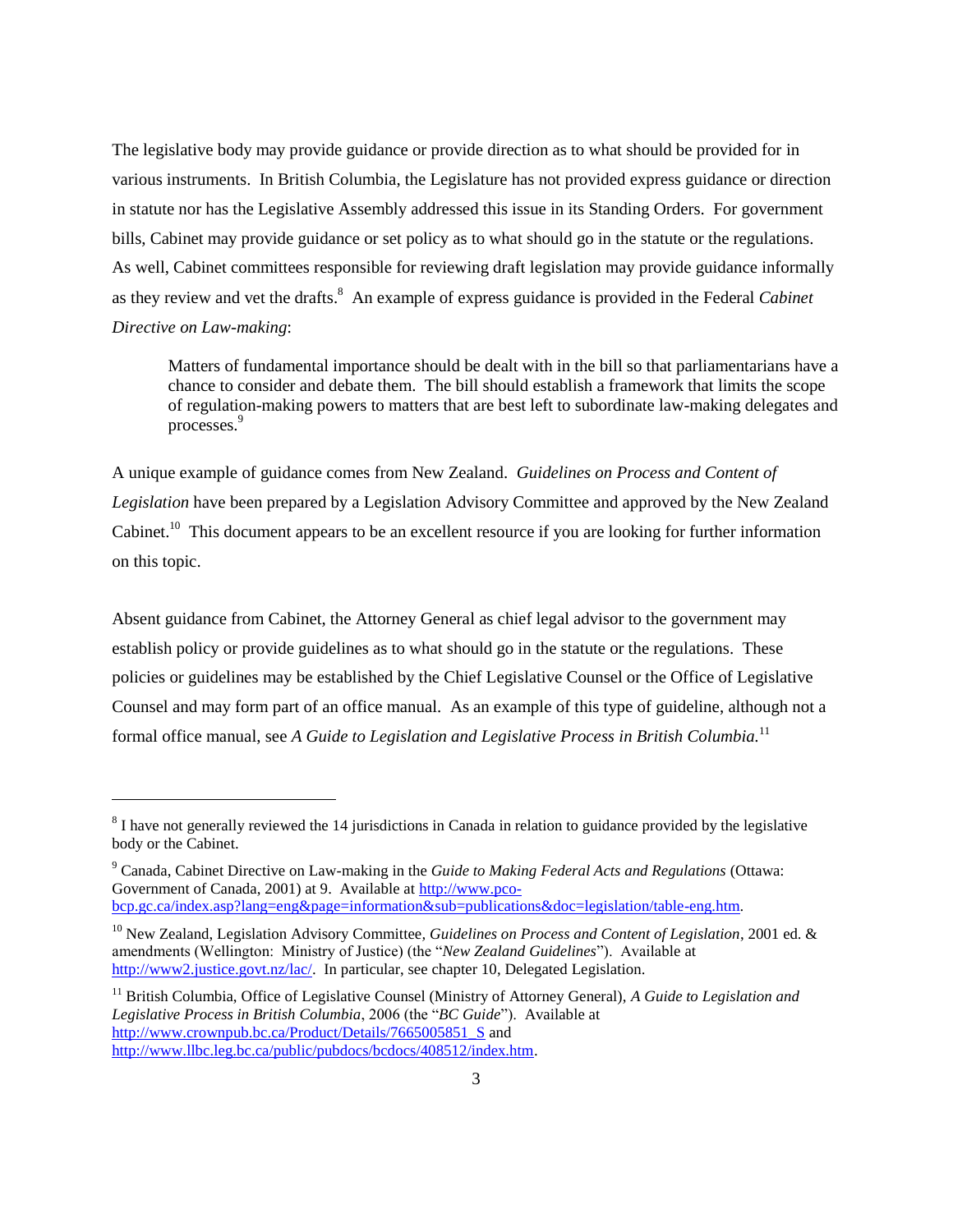Regardless of any guidance or direction given in relation to instrument choice, ultimately it is Parliament or the Legislature that makes the final choice in each statute that it enacts.

#### **Instrument choice**

The statute (or Act) should contain the fundamental framework and the main principles for the legislative scheme. The regulations should contain matters of a legislative nature that are subordinate to the main principles of the Act. Other subordinate instruments should be used for matters required to be dealt with on a case-by-case basis (e.g. licences, permits, authorizations or contracts). In this section of the paper I will discuss in further detail what should be provided for in the Act,

#### **Statute**

The main principles and purposes of the legislative scheme must be included or discernable from the Act, either by direct expression or by implication. The interpretation of any part of the legislative scheme should be guided by the framework of the Act.

The following matters are usually dealt with in the Act:

- controversial matters that should be addressed by the legislative body, examples include
	- provisions that affect rights or freedom protected by the *Charter of Rights and*   $\bullet$ *Freedoms* or that significantly affect other personal rights or freedoms (e.g. altering or abolishing common law rights);
	- retroactive provisions;  $\bullet$
	- validation of provisions that have been struck down by a court;
	- power to expropriate property;
	- power to subdelegate regulation-making powers;
	- power to grant exemptions from the legislation;
	- provisions that exclude the jurisdiction of the courts;
	- power to amend the Act or another Act by regulation (Henry VIII);
	- regulation-making powers for matters that are usually dealt with in Acts;
	- provisions that operate despite other significant legislation (e.g. Acts relating to information and privacy, human rights or financial administration);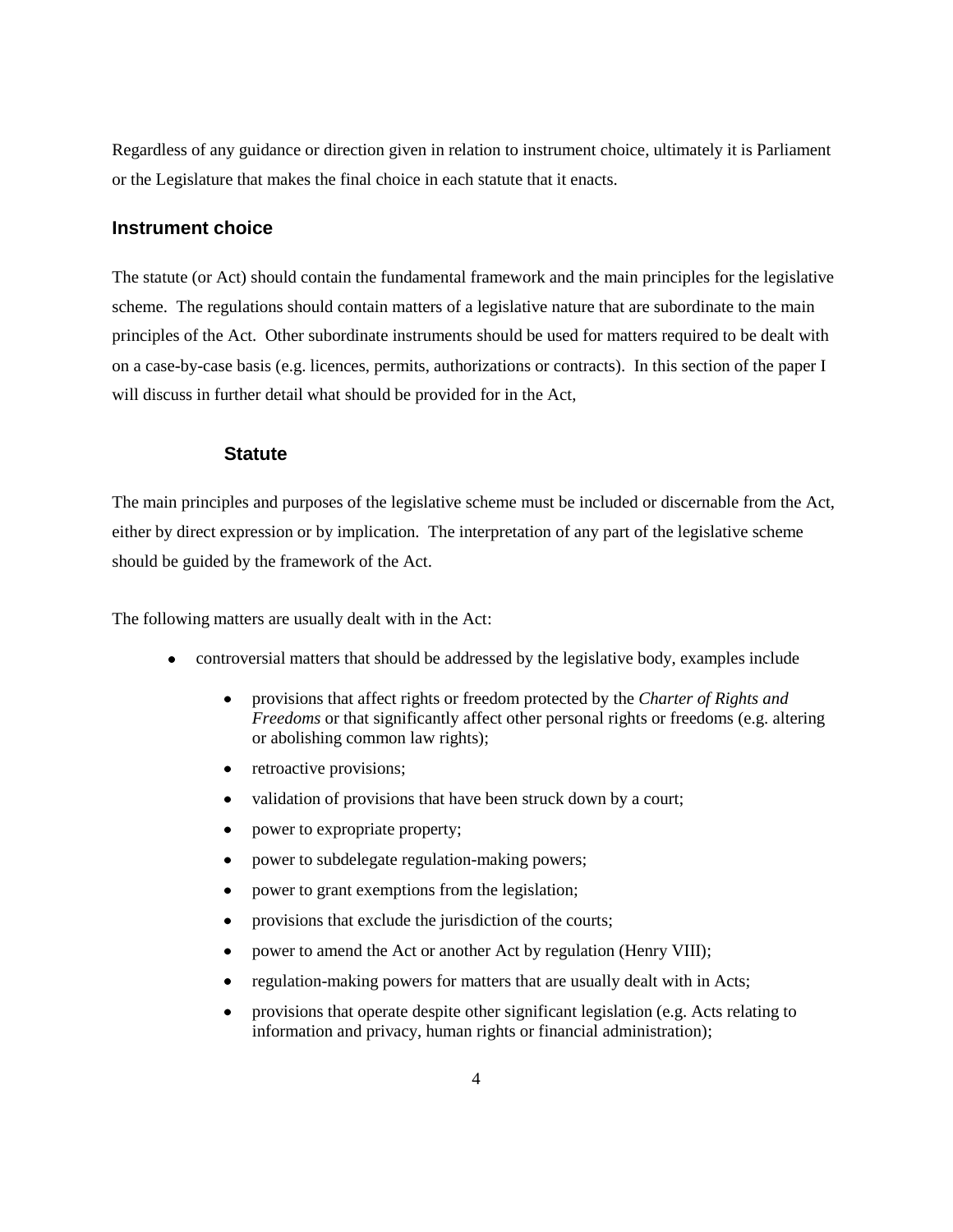- provisions establishing the structure of public bodies or providing for senior appointments;  $\bullet$
- provisions that substantially affect personal rights (e.g. search and seizure powers, penalties  $\bullet$ for serious offences and expropriations);
- provisions that establish a tax;  $\bullet$
- transitional provisions required for implementing new legislation;  $\bullet$
- consequential amendments to other Acts.<sup>12</sup>  $\bullet$

In addition to the above list, the following matters are usually dealt with in the Act:

- provisions relating to the courts or judicial review;
- appropriations not otherwise authorized by statute or intended to be covered under another appropriation;
- provisions relating to civil liability, including immunity from civil liability.  $\bullet$

Many of the matters identified above deal with subjects that must be addressed to some degree in the Act because the law or the presumptions of interpretation require express mention in order to depart from what would otherwise be the law or relate to authorizing regulations that would otherwise not be within the authority of the regulation-making authority. Other matters identified above appear to clearly fall within the description of matters of "fundamental importance" (e.g. establishing a tax or affecting rights and freedoms). $^{13}$ 

## **Regulations**

Regulations should deal with those matters of a legislative nature or of general application that are necessary to provide essential support to the main principles expressed in the Act. These matters often deal with precise detail that may change with some frequency and are not seen as requiring meaningful debate in the Legislative Assembly once the main principles of the Act are approved.

l

<sup>12</sup> *Ibid.* at Part 3, p. 17, 18 and 21-23.

<sup>13</sup> For further information on this topic, see the *New Zealand Guidelines*, *supra* note 10, and J.M. Keyes, *Executive Legislation*, 2d ed. (LexisNexis: Markham, 2010) at 63ff.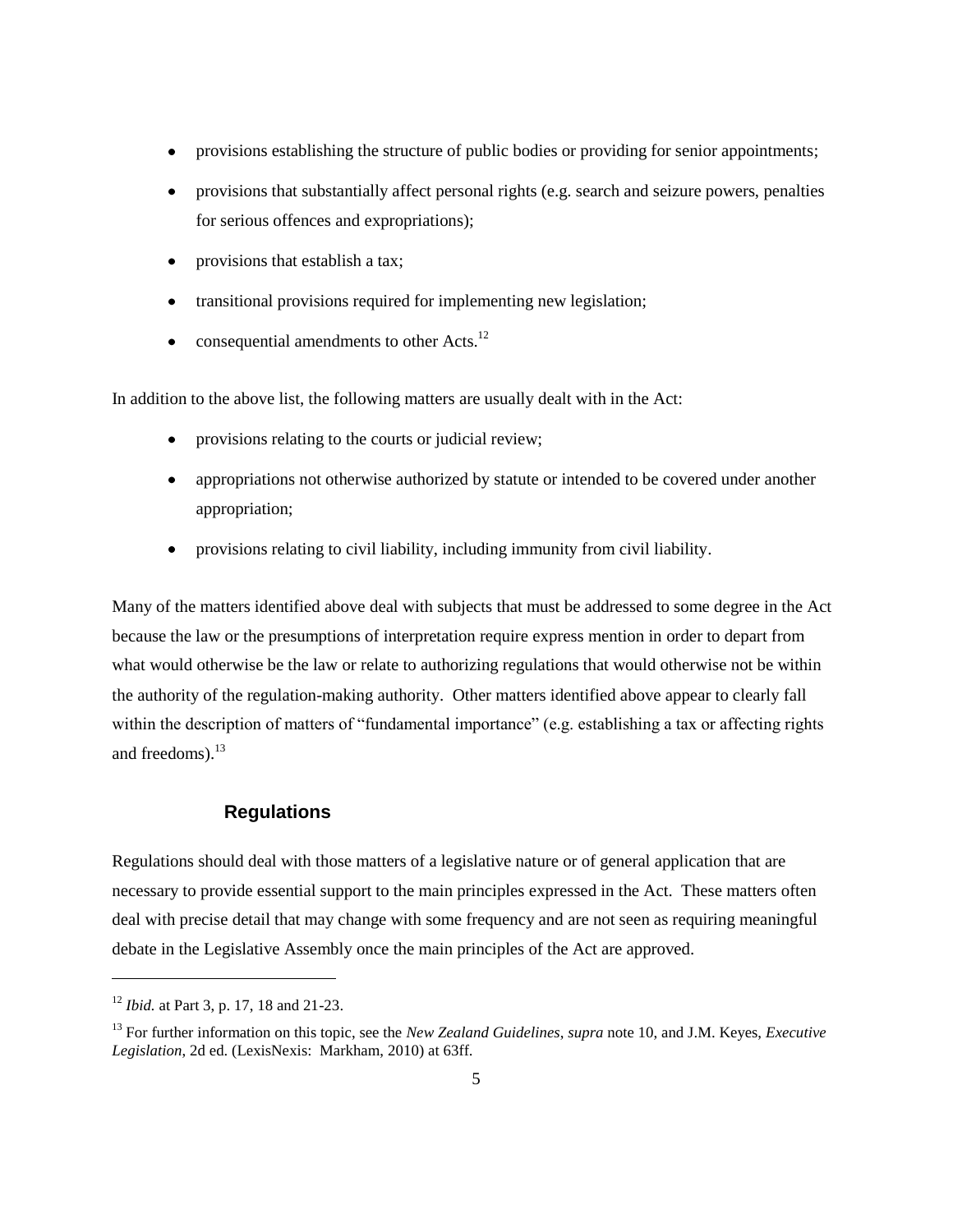Regulations are appropriate for dealing with the following matters:

- procedural matters (e.g. how to apply for a licence, what must be submitted when applying for a licence or the time limits in a staged process);
- matters that need or are subject to frequent adjustment (e.g. setting fees or interest rates);
- technical matters that involve scientific or other expertise (e.g. prescribing classes of organic pollutants, respecting the construction and operation of a treatment plant);
- setting qualifications (e.g. qualifications to receive a benefit or permit).<sup>14</sup>  $\bullet$

# **Orders-in-Council**

I will deal specifically with one other type of subordinate instrument: orders-in-council. An order-incouncil is an order of the Lieutenant Governor in Council or Governor General in Council. Orders-incouncil are generally appropriate for dealing with matters that have a limited application in time or that are effectively spent once made or for designating or approving matters for particular purposes. The following are examples of matters that may be appropriately dealt with by an order-in-council:

- appointing officials or board members;
- approving agreements or bylaws;
- designating facilities, parks or institutions;
- transferring powers between ministers;
- making regulations.  $\bullet$

## **Factors influencing the design of the legislative scheme**

There are a number of factors that can influence whether a matter is addressed in the statute or in the regulations. Below is a non-exhaustive list of factors that can influence the design of a legislative scheme. These factors are grouped according to whether they generally support addressing the matter in

l

<sup>14</sup> *BC Guide, supra* note 11, at Part 3, p. 18.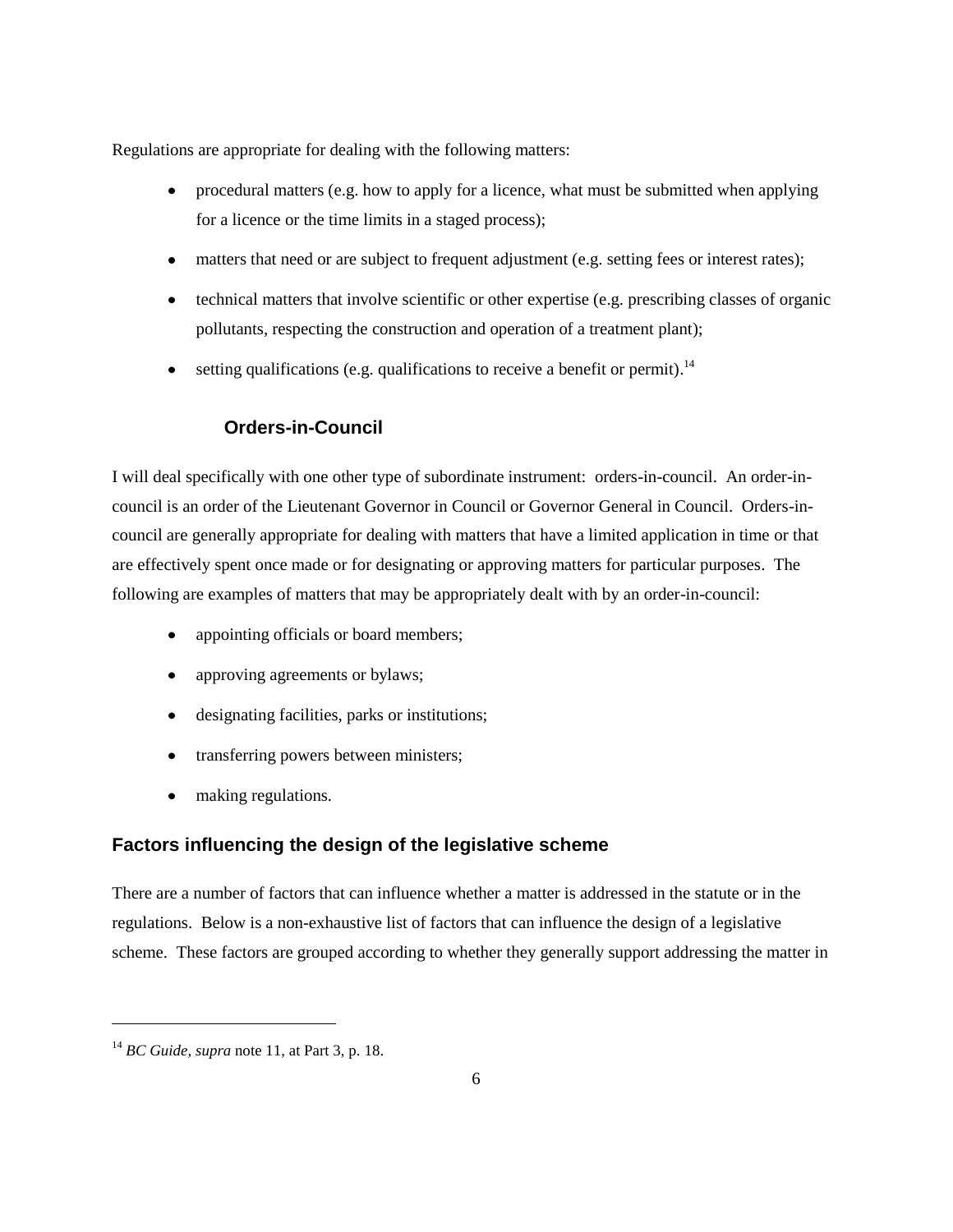the statute or in the regulations. The factors can be practical, legal or political. A factor may override other considerations and place the matter where it would not otherwise be addressed.

#### **Factors — matters addressed in the Act**

#### **1. subject-matter**

The subject-matter of the legislation can influence the design of the legislative scheme. Some subjectmatters lend themselves to a greater use of the statute than the regulations. For these purposes I have identified 2 categories of subject-matter.

The first category contains some of the historical categories of law: trusts, wills, estates, property law, criminal law. When legislating in these areas, the legislative body may be overriding the common law or dealing with an area of significant social and legal importance that is not considered appropriate to delegate. There is generally no regulatory body performing functions in these areas.

The second category includes legislation relating to subject-matters such as elections, taxation, corporations, local government and education. These areas of legislation may have a significant amount of the scheme in the regulations, but the statute contains a significant level of detail that may not be present in the schemes for other subject-matters. The reasons that these legislative schemes appear to be weighted in favour of using the statute may relate to the relative importance of the matter to the members of the legislative body (e.g. elections) or the prior experience of members on a municipal council or school board.

#### **2. legal risk or vulnerability**

Matters that may be spread across the statute and the regulations may be consolidated, likely in the statute, if there is a constitutional risk or another legal concern identified during the development of the legislation. Consolidating the relevant provisions in one instrument and organizing them in an appropriate manner may clarify the context and the policy goals to be achieved and mitigate the legal risk. For example, provisions that provide for what appears to otherwise be some minor exceptions may be included in the statute and be integrated into the provisions that impose duties to clarify and mitigate the risk that a provision could be found to have extraterritorial effects beyond the competence of the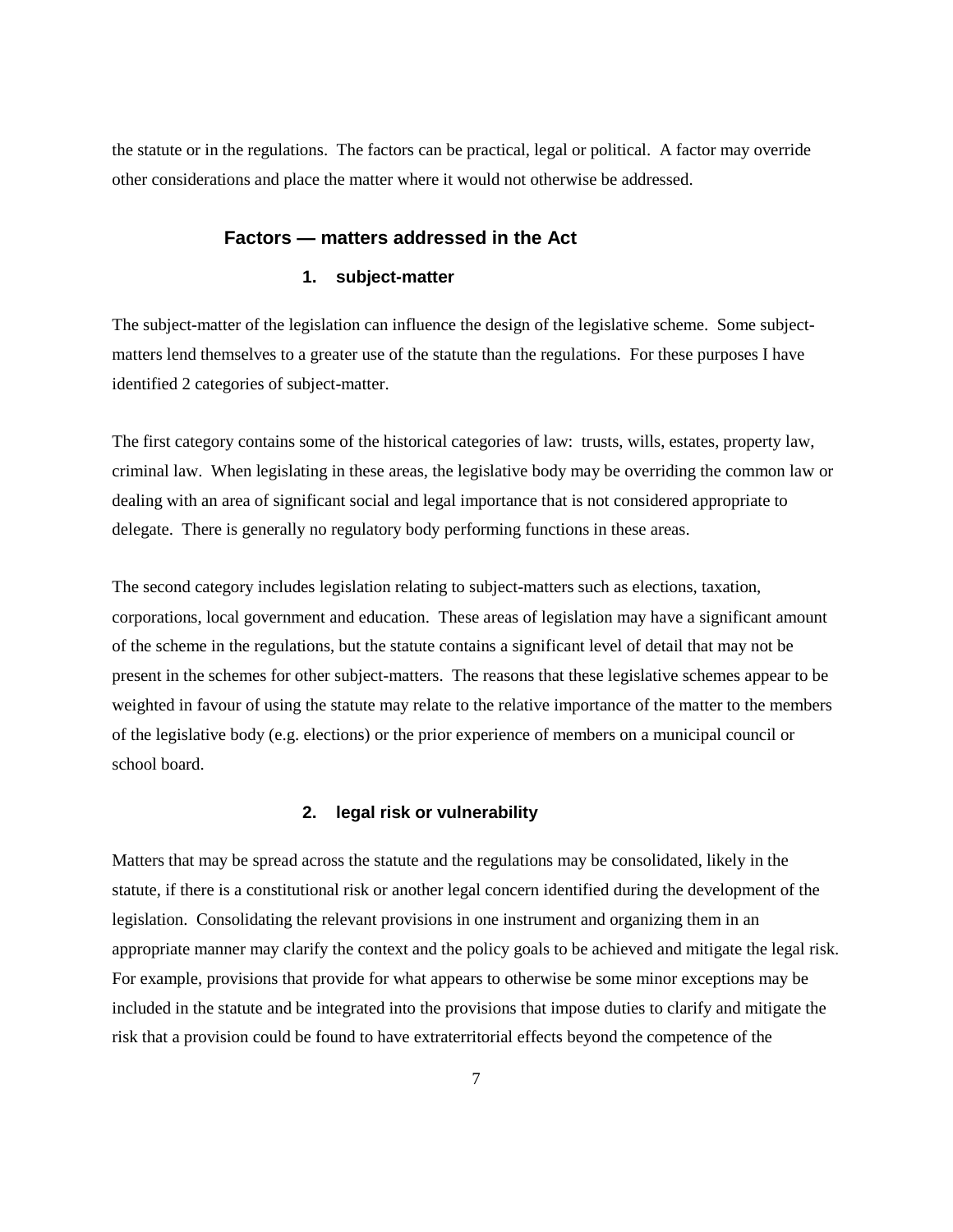Legislature. In a similar manner, provisions that could be relevant to a section 1 analysis under the *Charter of Rights and Freedoms* may be consolidated and organized appropriately in the statute.

#### **3. minority government**

In a minority government situation opposition parties may have greater influence on the development of the bill that will be proposed by the government or may have a greater likelihood of amending the bill to add provisions to the Act as it proceeds through the Legislative Assembly.

#### **4. strategic reasons**

Although there are likely many strategic (that is, political) reasons for including a provision in the statute, I will briefly discuss 3 strategic reasons for including a provision in the statute.

First, if the government is proposing legislation that deals with a subject-matter in a manner that is opposed by a vocal, persistent or well-resourced interest group or lobby, the government may wish to avoid having regulations that will allow for a second or third front for the group opposed to the legislation. Providing authority to make regulations can allow the group that is opposed to the change to continue its battle by lobbying the regulation-making authority before any regulations required for the legislative scheme are enacted. If those regulations are made, the group can continue its fight to have them repealed. Placing the matter in the statute allows for the government to attempt to put some closure to the matter.

Second, the government may know that it will not always be the government and have control over the person exercising delegated authority. If the governing party loses power, they may not want a fundamental change in direction to be carried out by enacting a regulation. They will want the new government to bring forward the proposed change in a bill that will undergo scrutiny by the legislative body.

Third, the matter may be placed in the Act if the government wants the matter to be the subject of debate to illustrate that it is acting on an issue of public importance or to highlight a difference of views between the government and opposition. If the matter leads to favourable coverage for the government or is beneficial to rallying key supporters of the governing party, the matter may be desired for a bill in order to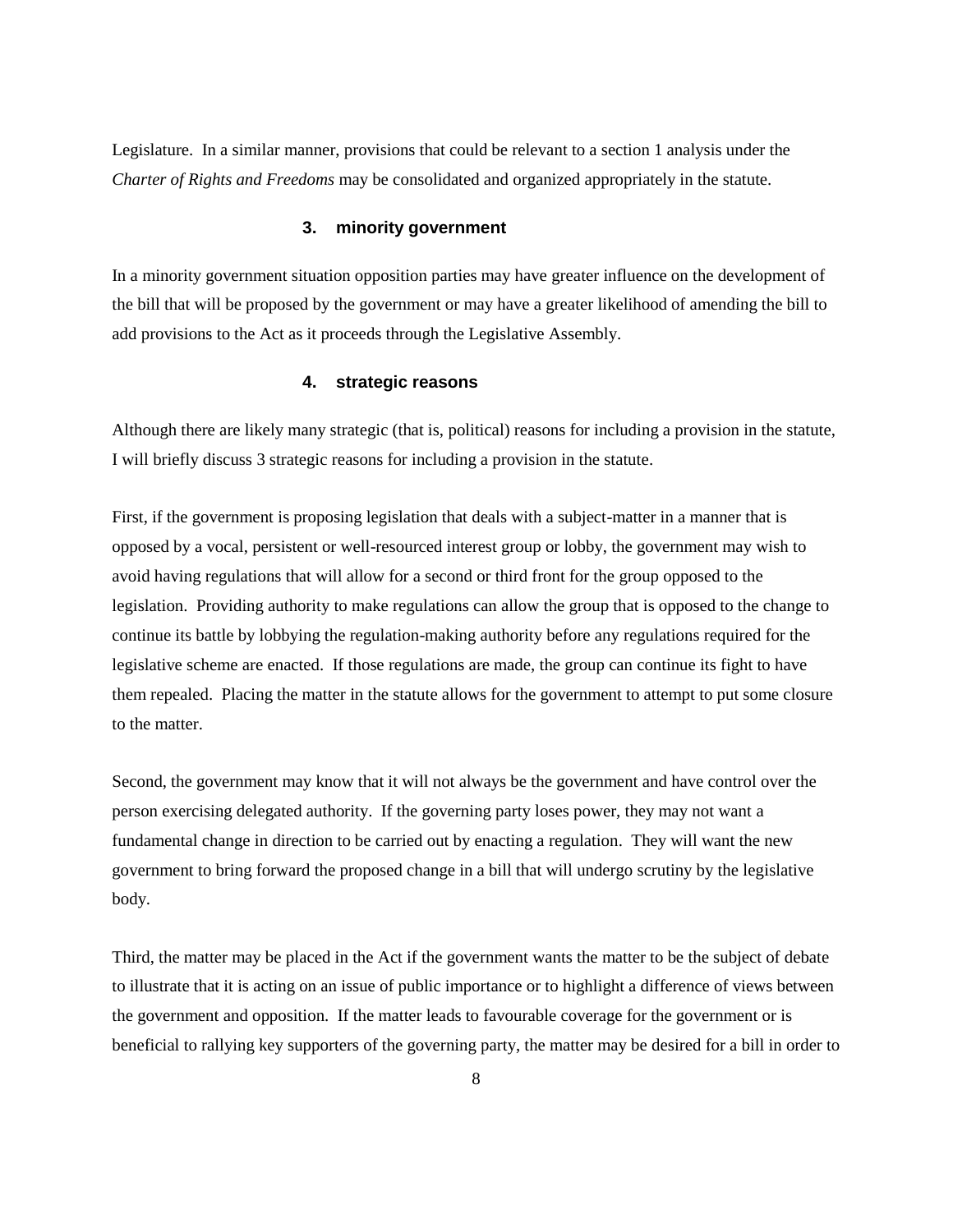continue to reap these benefits. The matter may even lead the government to regularly bringing forward legislative amendments that propose minor tweaks to the Act.

#### **Factors — matters addressed in the regulations**

#### **1. lack of time**

The amount of time available, or not available, can have a significant influence on the design of the legislative scheme. Generally this factor is a one-way street. The matter is addressed in the regulations if there is insufficient time to address the matter in the statute within the time constraints imposed on the drafting project. Essentially, this is drafting by triage.

#### **2. delayed decision**

Related to the amount of time available is whether the government has determined what it wants to do. The government may not know definitively in what direction it may wish to go but it may want to set up a framework in order to consult with various groups representing a range of divergent interests. Alternatively, the government may not be prepared to make a decision until a later date.

#### **3. convenience**

The legislative process requires a significant amount of time and resources. There can be pressure to have a greater breadth of matters delegated or broader discretion given in order to avoid having to try to get the matter on the government's legislative agenda and go back to the Legislature in order to have amendments made to the Act to address the unknown. This factor may also appear in the context of choosing an instrument in which to enact subordinate legislation.

#### **4. strategic reasons**

There may be a desire to place the matter in the regulations if the matter is perceived as embarrassing to the government or may result in the exercise of a power in a manner that is contrary to what is perceived as the desire of the public. The matter may also be placed in the regulations in order to defer the matter if the members of the governing party are divided on the matter.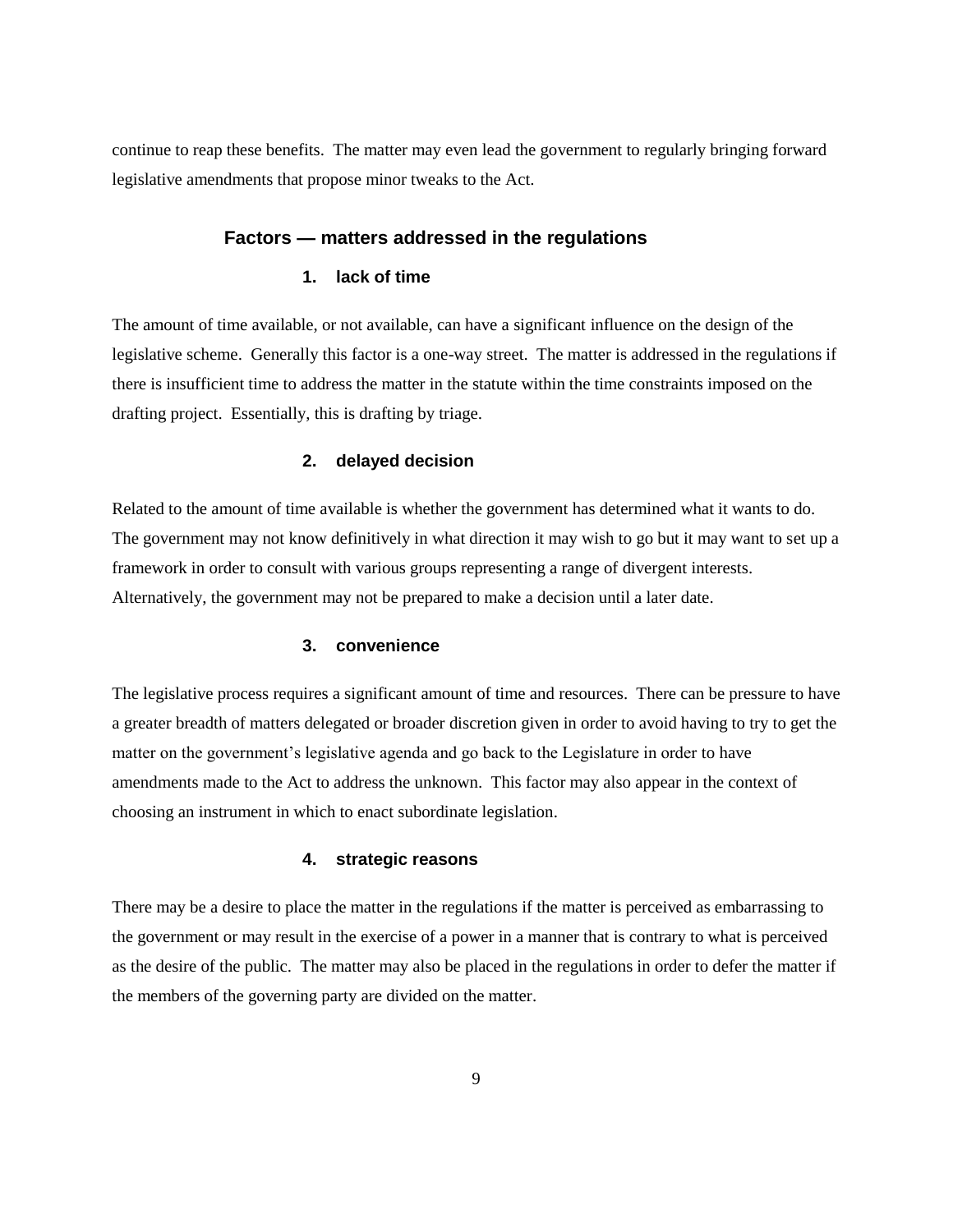#### **Determining the appropriate regulation-making authority**

Who is the appropriate person to be given the power to make regulations? Initially the power to make regulations was generally given to the Lieutenant Governor in Council. Now the power to make regulations is often given to a minister, a ministry official or to an organization. It may be appropriate for the power to be assigned to the minister, a ministry official or to an organization if

- the matter is administrative or technical, or
- the matter is of concern only to the ministry, a portion of the ministry or the organization involved.

There are a few circumstances in which consideration should be given to having the Lieutenant Governor in Council exercise the power to make regulations. The first circumstance is if there is a significant public interest component to the matter (e.g. a breach of the regulations is an offence with serious consequences). The second circumstance is if the interests of more than one ministry are involved. This is particularly relevant if the interests of the ministries may not allow for collaboration or a single consistent policy. The ministries may even have competing or conflicting interests. The potential for these circumstances should necessitate that the Lieutenant Governor in Council provide coherent direction from the government. Third, the Lieutenant Governor in Counsel should be the regulation-making authority if particular interest groups that will be affected by, or that have an interest in, the regulation may be able to exert considerable pressure on a minister or any other person who could be authorized to make the regulations. Assigning the regulation-making authority to the Lieutenant Governor in Council may insulate the minister or other persons from undue pressure. Finally, if the power to make regulations provides authority to significantly depart from or override the Act (e.g. a broad exemption power or a Henry VIII provision), the Lieutenant Governor in Counsel should be the regulation-making authority. Issues of fundamental application and policy should be addressed by the Lieutenant Governor in Council or a high level regulation-making authority.

#### **Conclusion**

This paper has provided a general overview of some of the fundamental choices that need to be considered in designing a legislative scheme and some of the factors that can influence those choices. In that context I want to conclude by allowing you to ponder the question posed at the outset – have we